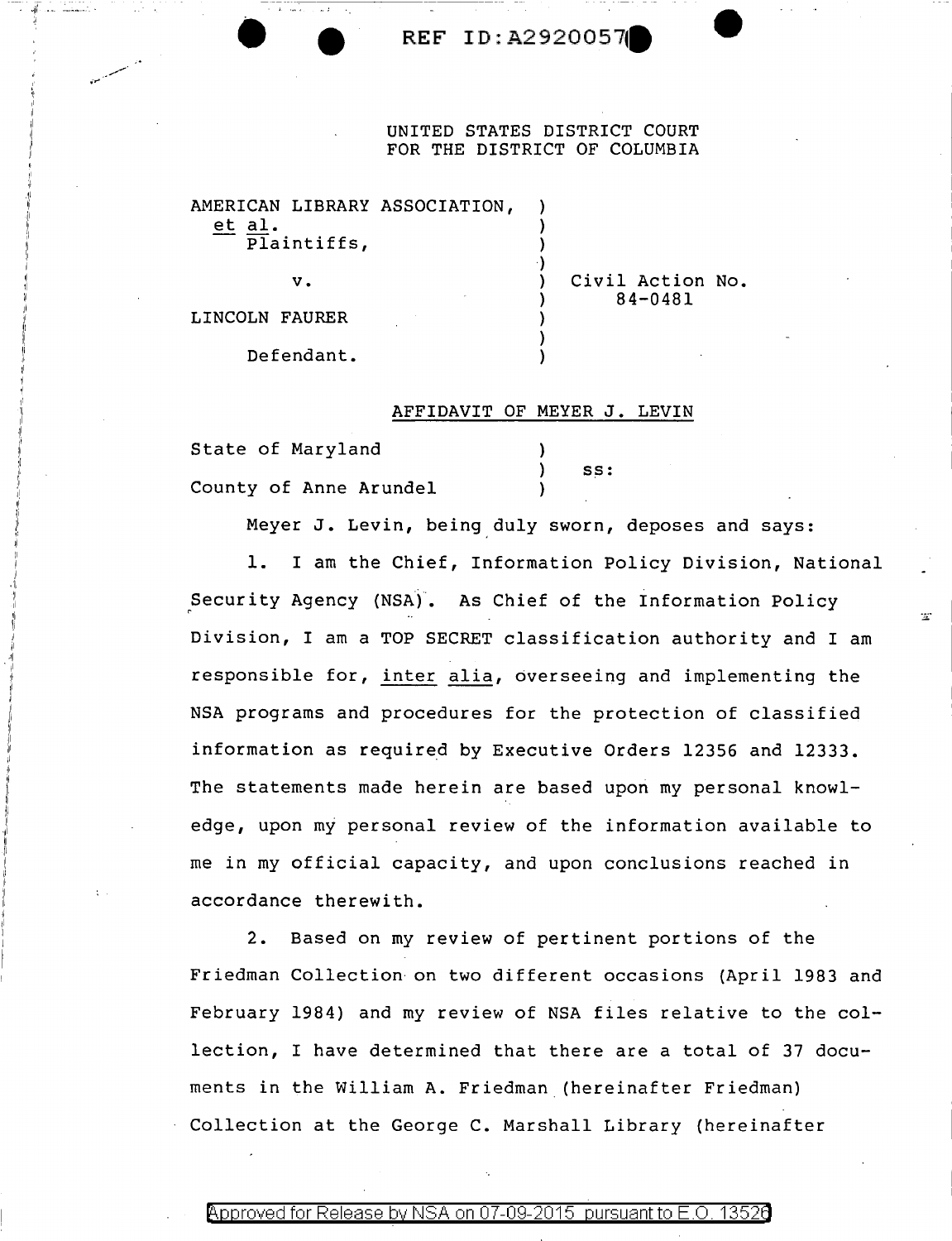$\mathbb{P}[\mathbb{Z}_{\mathrm{new}} \cup \mathbb{Z}_{\mathrm{new}}] = \mathbb{P}[\mathbb{Z}_{\mathrm{new}} \cup \mathbb{Z}_{\mathrm{new}}] = \mathbb{P}[\mathbb{Z}_{\mathrm{new}} \cup \mathbb{Z}_{\mathrm{new}}]$ 

- ------------------

Library) which NSA reviewers preliminarily determined to protect, which other Agency officials are evaluating for continued protection, against public disclosure· pursuant to classification and statutory authority and which may have been, at one time and to one degree or another, made available to the public at the Library. Thirty-one of these documents are part of a portion of the Friedman Collection identified as the Friedman Correspondence Files and the remaining six documents consist of technical textbooks, pamphlets, and monographs. Each of these documents is undergoing extensive review at the most senior levels of NSA in an effort to confirm the need to protect them. The purpose of my affidavit is to explain how the documents were identified as those at issue in this litigation and why I determined that some of the documents may be appropriate for protection against any further public disclosure. Accordingly, I will discuss, briefly, the nature of NSA's missions, the background of William Friedman's connection to NSA and NSA's connection to the Friedman Collection at the Library. Thereafter, I will discuss why I determined that the 31 documents from the Friedman Correspondence Files, the documents which I reviewed for classification purposes, may require protection against public disclosure. The sensitivity of the six technical textbooks, pamphlets, and monographs will be discussed by the NSA Classification Authority directly involved in the classification review of those documents.

3. The National Security Agency was established by Presidential Directive in October 1952 as a separately

11 ii I ' *1* 

·ii ii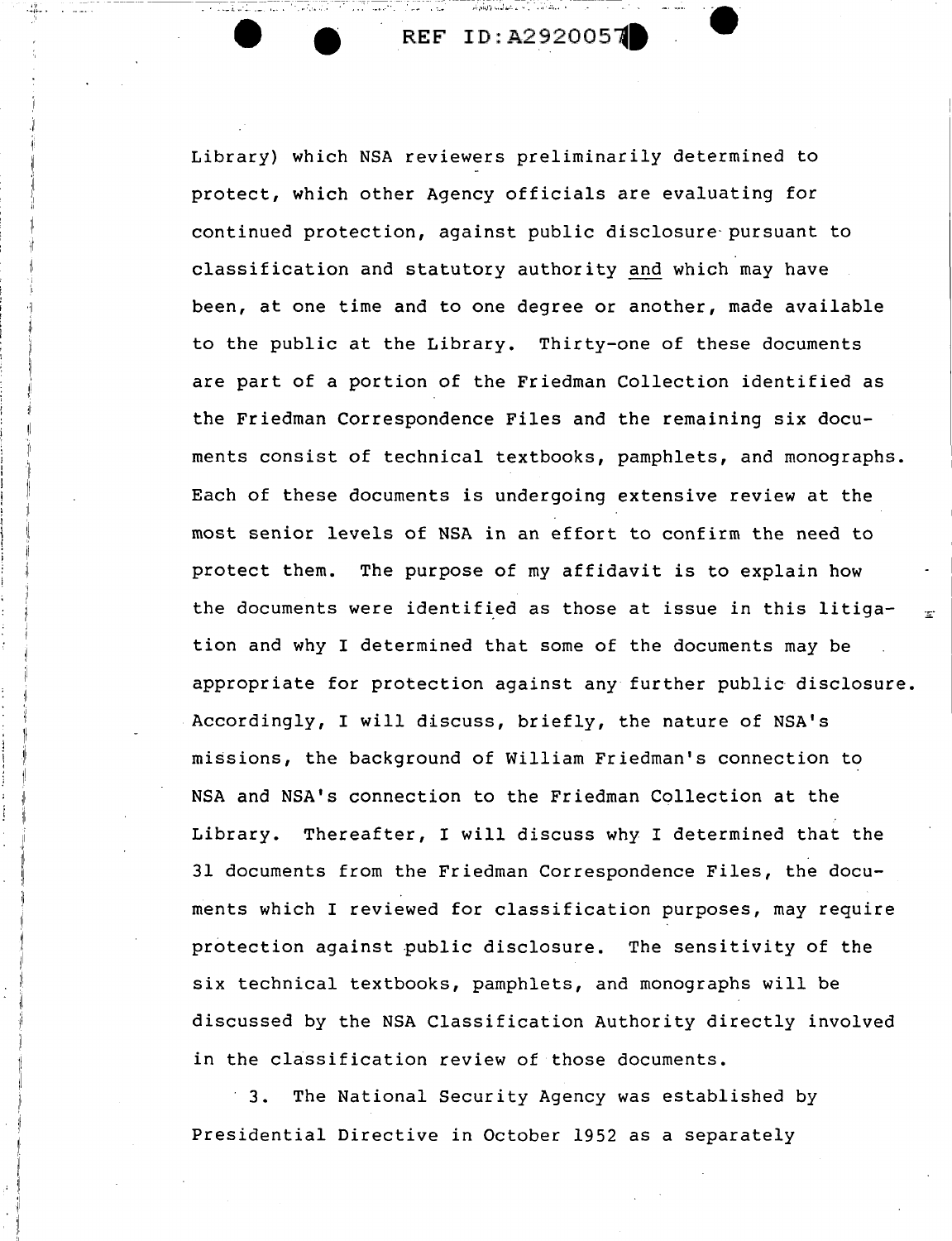I II

 $\mathfrak l$ ł,

11 i. II

11  $\parallel$ 

i. ii ii ii organized Agency within the Department of Defense. It operates under the direction, authority and control of the Secretary of Defense, who was designated by the President as Executive Agent of the Government for conducting the communications security (COMSEC) and signals intelligence (SIGINT) activities of the United States. The COMSEC efforts of NSA involve, among other things, the development and use of cryptography and cryptographic equipment to encrypt the sensitive communications of our government. NSA's SIGINT mission is to obtain information from foreign electromagnetic signals and to provide reports derived from such information or data on a rapid response basis to national policymakers and the intelligence community of the United States Government. In some instances, the capability to obtain information from intercepted signals is contingent upon the application of various techniques of decoding or decryption. The preservation of NSA's intelligence collection sources and methods is a fundamental and continuing requirement. The need to protect these sources and methods derives from a premise, which experience has shown to be sound, that disclosure of information confirming the identity of individuals or organizations whose foreign communications were acquired by NSA, disclosing the dates or contents of such communciations, or divulging the methods and techniques by which the communications were acquired and analyzed by NSA, would severely jeopardize the intelligence collection mission of NSA by identifying present communciations collection and analysis capabilities.

 $\mathbb{Z}^*$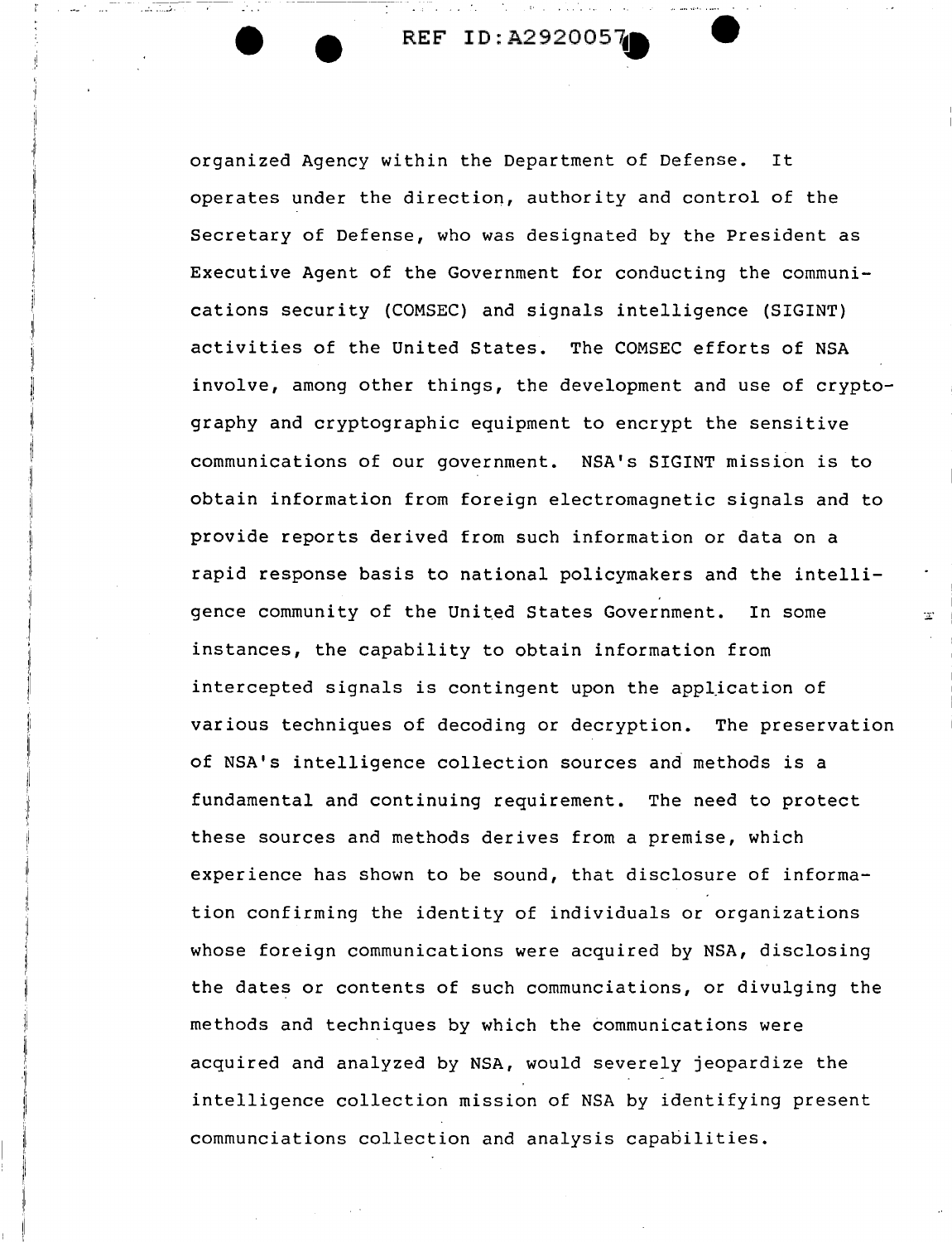. . ~' *..* ~.: *..* ~ ,..,,, . ····-~~ .. ~.:

4. William Friedman was a noted cryptologist and a significant force behind this nation's early efforts and advances in the field of cryptology. For a period of approximately 35 years at NSA and its predecessor organizations, Friedman worked, in both military and civilian capacities, at developing and advancing cipher and cryptographic systems of this nation. Furthermore, Friedman played a key role in this nation's efforts to break the codes used by the Germans and the Japanese during World War II. Even after his retirement from NSA in 1955, Friedman continued to work for NSA in a consultant capacity for *a* period of years. Friedman's work permitted him access to some of this Nation's most guarded secrets and, in fact, his work led to the development of data, techniques, and information which was at the time of development, and must remain, classified in the interest of national security. The sensitivity of the information to which Friedman had access, and the trust and responsibility reposed in him, are reflected by the government secrecy oath Friedman was required to, and did, execute during his government service (attached at Tab 1).

5. In view of Friedman's background, NSA had a two-fold interest in any collection of books and papers he maintained. First, and foremost, NSA was concerned, to the extent that the .• Friedman Collection might contain classified or otherwise sensitive information to which Mr. Friedman had access as a result of his cryptologic work for the Government, that any such classified or otherwise sensitive materials in the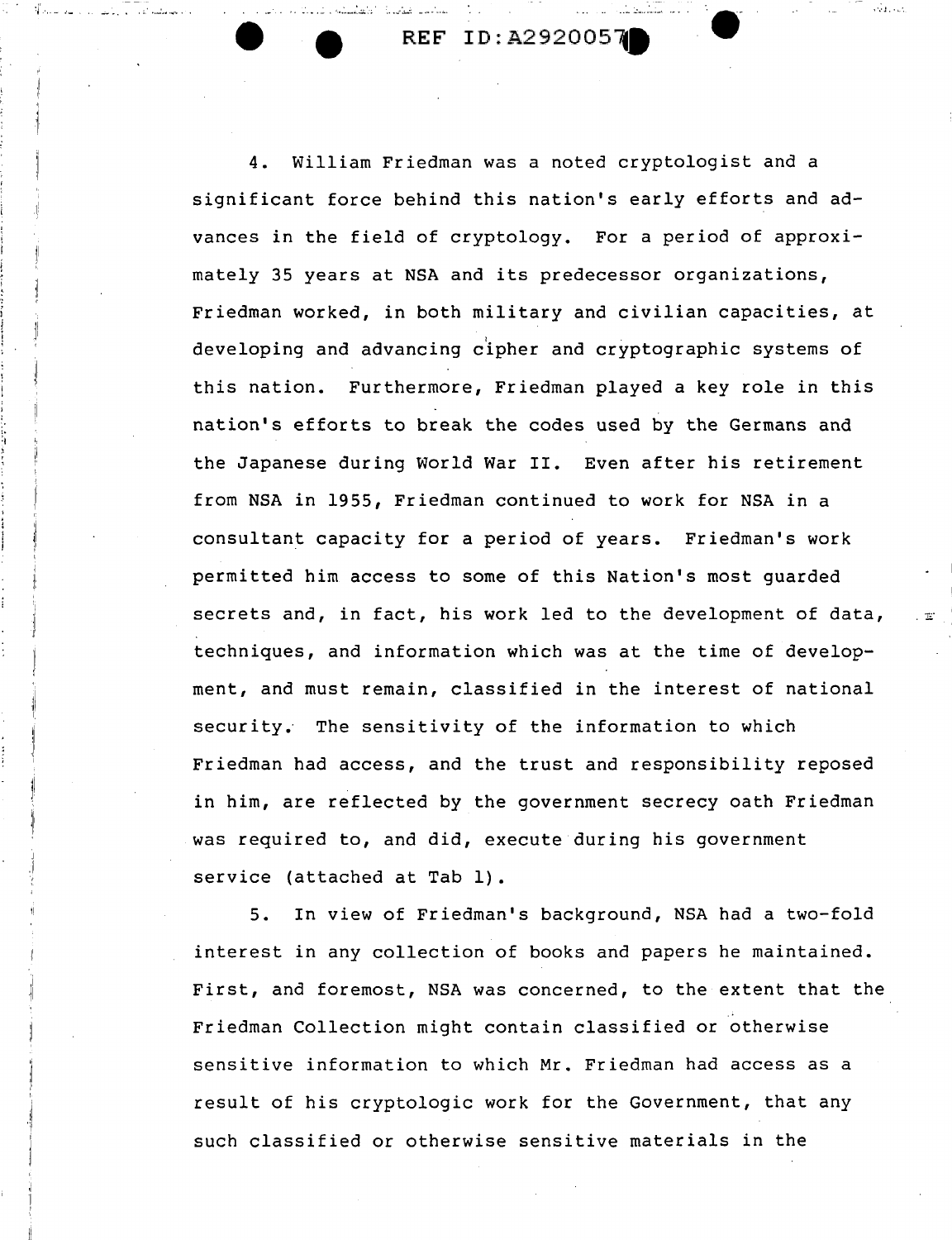• • *•* ..:·~ ..... J • .: •• .. *r:.* 

.'I'

Friedman Collection be protected against unauthorized disclosure. Second, NSA had a historical interest in ensuring the preservation of papers and materials that reflect a significant era in the cryptologic development of the United States. As revealed in Friedman's personal correspondence, he decided to donate his collection of materials to the George C. Marshall Library located on the campus of the Virginia Military Institute in Lexington, Virginia, and officially made the donation to the Library by a letter dated 1 August 1969. The Friedman letter to the Library {attached to this affidavit at Tab 2) indicates that Friedman first became interested in the Library as the location for his collection when he learned that the Library would be approved for the storage of classified or valuable papers related to the national security. He also specifically noted that the Library had authority to handle classified documents pursuant to an agreement signed by the President of the Foundation and the Adjutant General of the Army.

.  $\mathbb{E}$ 

6. Though Friedman officially stated his intent to donate his collection to the Library by his letter of 1 August 1969, the actual transfer of the collection did not occur until December 1970. Pursuant to an arrangement between General Marshall Carter, a former Director of NSA, Dr. Forrest Pogue, official biographer of General George c. Marshall, and the Security Division of NSA, it was agreed that NSA would provide {and, in fact, did provide) secure shipment of the collection to the Library. Apparently, NSA's provision of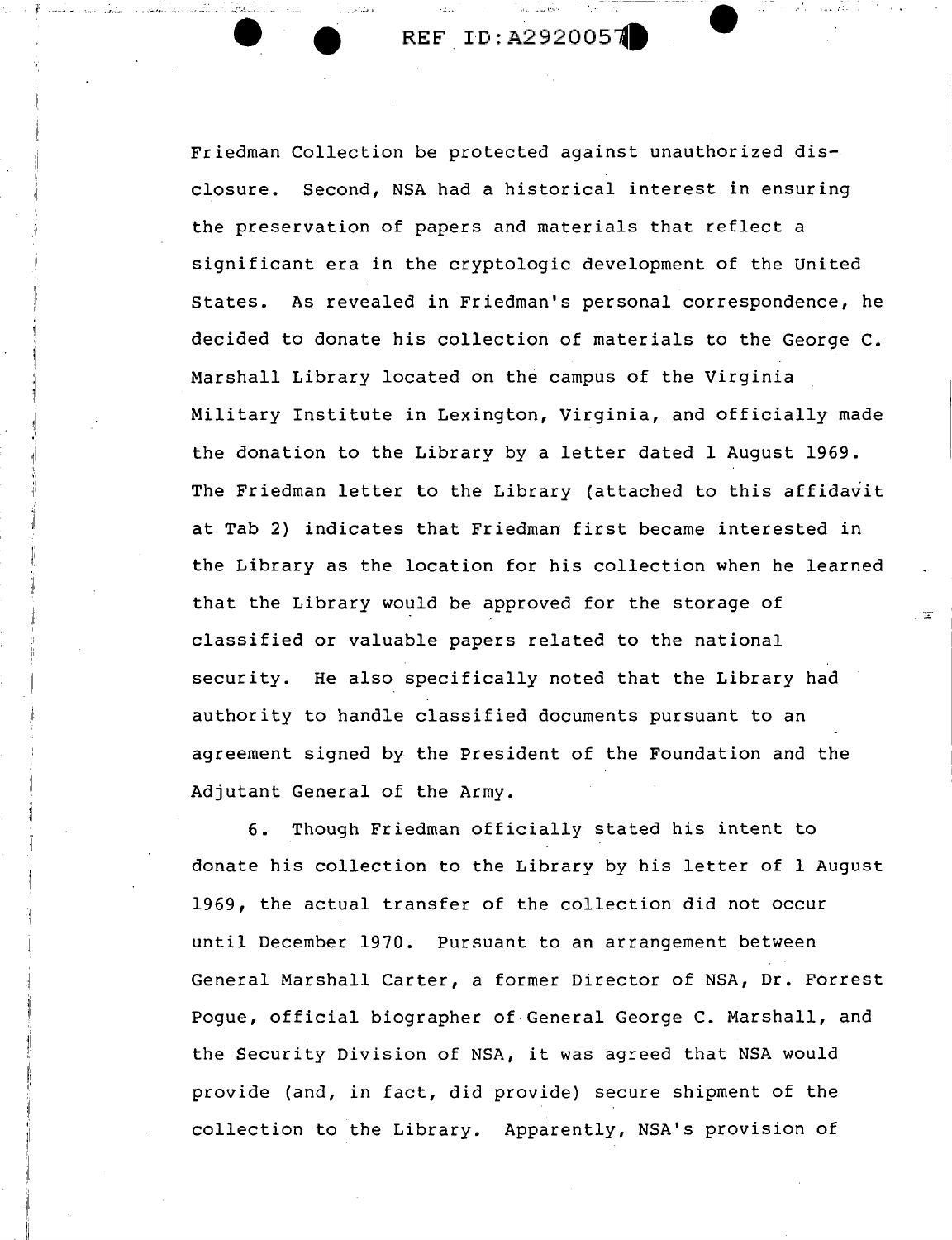REF ID:A292005.

بمرسيم في المادة المواصلين الموسيون في أخر <u>عباد الممامي المواسعة المواصلية والمادة</u> المواد المواضحة الأسامي الم

 $\left\{ \begin{array}{ccc} \text{I} & \text{I} & \text{I} & \text{I} & \text{I} & \text{I} & \text{I} & \text{I} & \text{I} & \text{I} & \text{I} & \text{I} & \text{I} & \text{I} & \text{I} & \text{I} & \text{I} & \text{I} & \text{I} & \text{I} & \text{I} & \text{I} & \text{I} & \text{I} & \text{I} & \text{I} & \text{I} & \text{I} & \text{I} & \text{I} & \text{I} & \text{I} & \text{I} & \text{I} & \text{I}$ 

security enabled the Library to insure the collection in transit and enabled NSA to protect any classified materials which were contained in the collection from unauthorized disclosure.

7. Through General Carter, NSA agreed to review the collection to identify materials in need of protection in the interest of national security as well as materials which already bore classification markings, but which could be declassified and released to the public. Between December 1970 and January 1978 (the date the collection was first opened to the public) NSA representatives reviewed the Friedman collection on five different occasions--January 1971; November 1971; July 1974; July 1975; and November/December 1976. Each of the reviews through July 1974 were devoted to assessing the organization of the collection and its historical significance, but were not systematic classification reviews. The first NSA review of the Friedman collection which resulted in any substantive classification determinations occurred in July 1975 after which the NSA reviewer reported by memorandum that several hundred items in the collection had been declassified. NSA has no record of the precise actions taken during this visit in July 1975. It is known, however, that five of the six technical textbooks, pamphlets, and monographs at issue in this case, i.e., which NSA seeks to protect from disclosure in respect to this litigation, and which were noted in paragraph 2, supra, had been declassified during this visit and were reclassified in a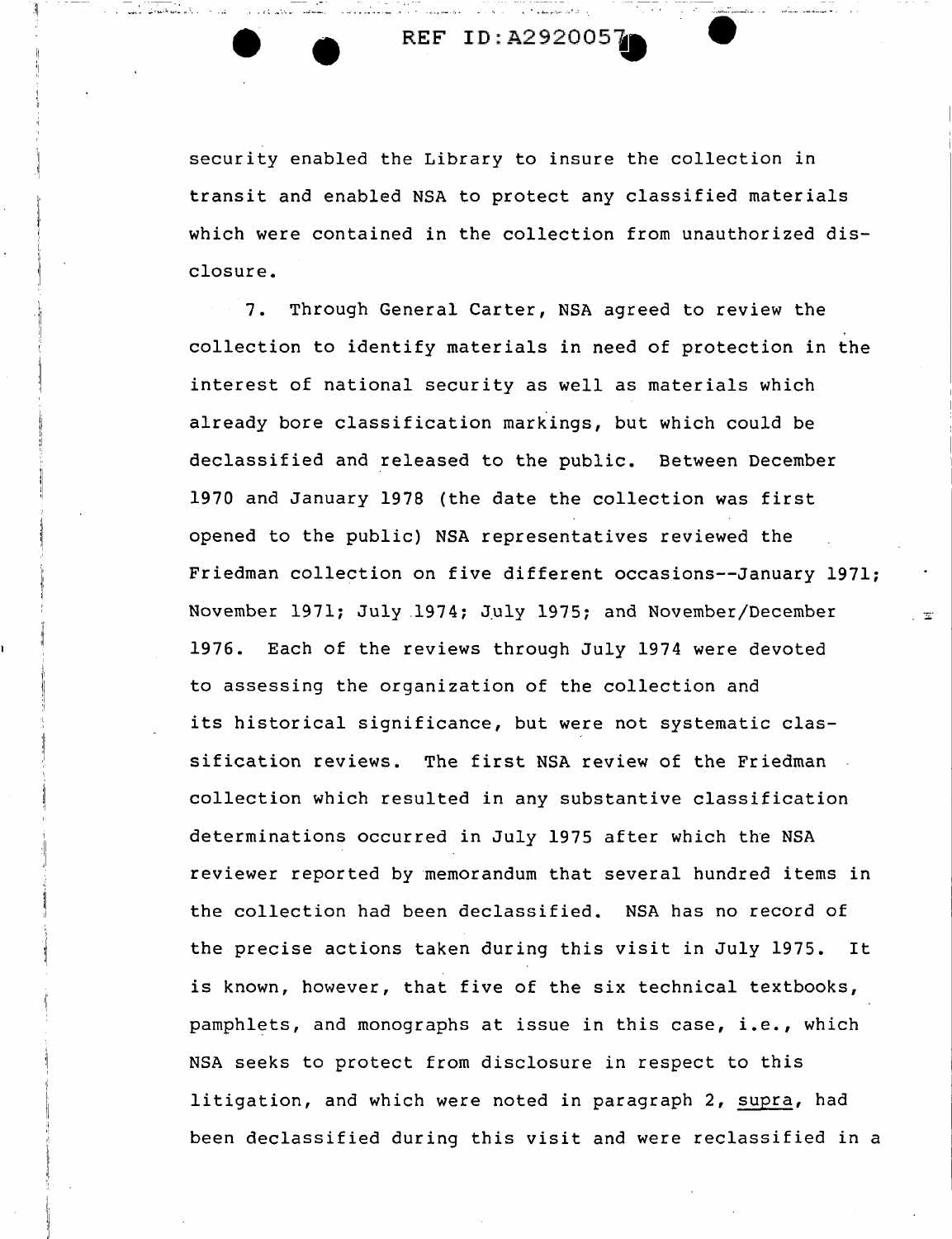$\Lambda$  . . . .

subsequent review conducted in October 1981 (see paragraph 9, infra) •

8. In November and December 1976, NSA representatives again visited the Library and conducted a classification review of portions of the collection. During this visit to the Library, the NSA reviewers identified various documents, from the Friedman Correspondence Files, which related, either directly or indirectly, to official and sensitive work of NSA including, inter alia, a cryptologic relationship between the United States and a foreign government, the existence of which was classified, pursuant to an agreement with the foreign government in question, at the SECRET level. The NSA reviewers brought the sensitive documents to the attention of the Library's archivist and it was agreed between the NSA representatives and the archivist that the sensitive materials would be placed in a safe and would not be available to the public. The precise documents identified as sensitive by the NSA reviewers on the occasion of this visit are not known as neither the NSA reviewers nor the Library made detailed notes of the documents to be closed.<sup>1</sup> The documents identified as sensitive were not marked as classified, though NSA intended that they be treated by the Library as such.

9. The Friedman collection was not opened to the public until January 1978. NSA received no information that materials in the collection identified previously as sensitive by NSA

The archivist did prepare a list of the files from which the documents were drawn.

... ~·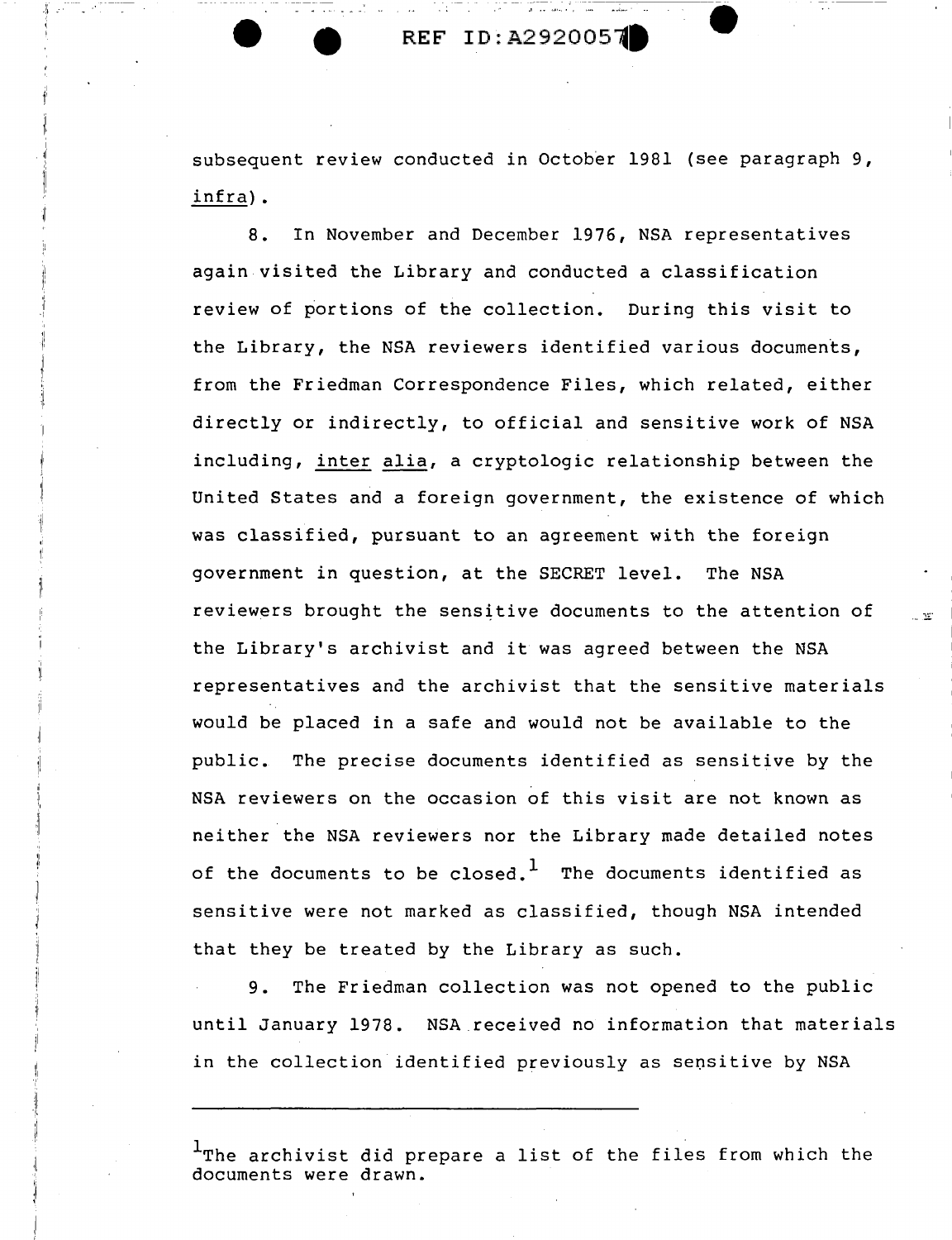**e·····** 

reviewers had been made publicly available until June 1981 when an NSA representative briefly visited the Library and was advised by officials of the Library that some of these materials had been placed by the Library on the open shelves. NSA had not authorized the placement of these materials on the open shelves. This information prompted another visit to the Library in October 1981. In this visit, the NSA reviewers examined the technical books, pamphlets, and monographs held in a secure safe and treated by the Library as classified. They also reviewed the technical books, pamphlets, and monographs contained on the open shelves of the collection. The reviewers did not examine the Friedman Correspondence Files. This review resulted in the declassification of numerous technical books, pamphlets, and monographs. One of the technical monographs declassified at this time was subsequently reclassified in an April 1983 visit to the Library (see paragraph 10, infra) and is one of the six documents which NSA now treats as classified and which is at issue in this case. Also on the occasion of this visit the NSA reviewer classified five technical textbooks, pamphlets, and monographs which had been declassified in July 1975 (See paragraph 7, supra.)

10. In 1982 James Bamford's book, The Puzzle Palace, a book about NSA, was published. A review of the book revealed that materials in the Friedman Correspondence Files of the type identified as sensitive by NSA reviewers in 1976 (and which the Library's archivist agreed to keep closed to the public) might have been made available to Mr. Bamford. In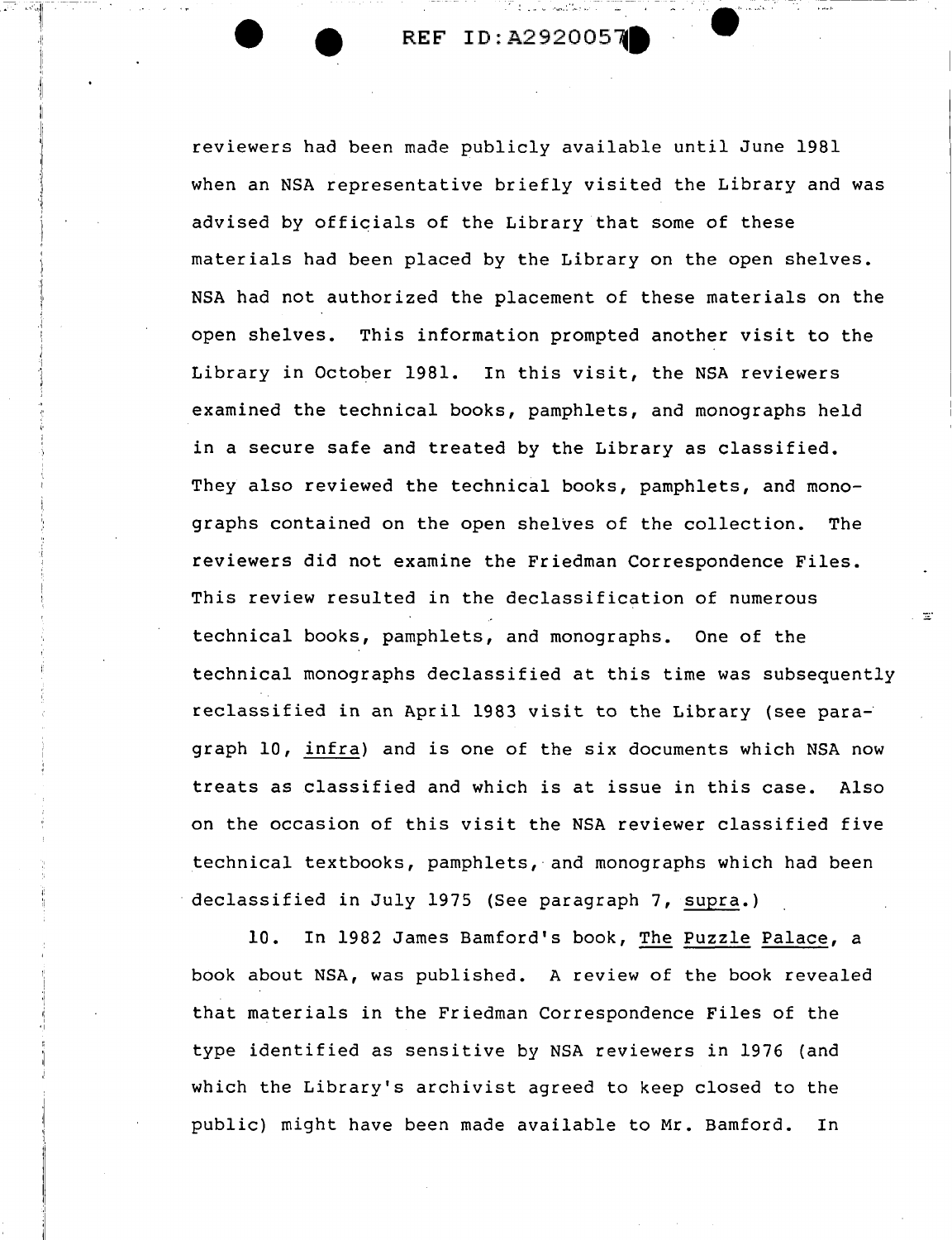view of the foregoing, I visited the Library in April 1983 and reviewed those portions of the Friedman collection that I believed to have been closed to the public pursuant to the arrangement made in 1976 between the Library and NSA. It was on this occasion that I learned that, in 1979, the former archivist of the Library had, without consulting with NSA and, thus, without NSA's authority, opened to the public the materials identified by NSA as sensitive in 1976. The former archivist's memorandum for the record reflecting this fact, obtained during my most recent (February 1984) visit to the Library, is attached to this affidavit at Tab 3.

11. During the April 1983 visit to the Library, I and another NSA representative endeavored to identify and review those materials opened in 1979 without authority by the former archivist. At the time of this review I was aware that some portion of these materials may have been publicly disclosed to some degree or another, but I was not able to obtain specific information concerning any such public disclosure. In addition to the fact that we lacked this critical information, it was clear that the review task was greater than our time at the Library permitted to be accomplished effectively. Although we reviewed and classified some documents believed to contain classified information, we were not able to review all of the pertinent materials. Accordingly, I requested the Library to close, pending further and more detailed review, the materials opened in 1979 without authority by the former archivist and other materials specifically identified to them. I determined

. 世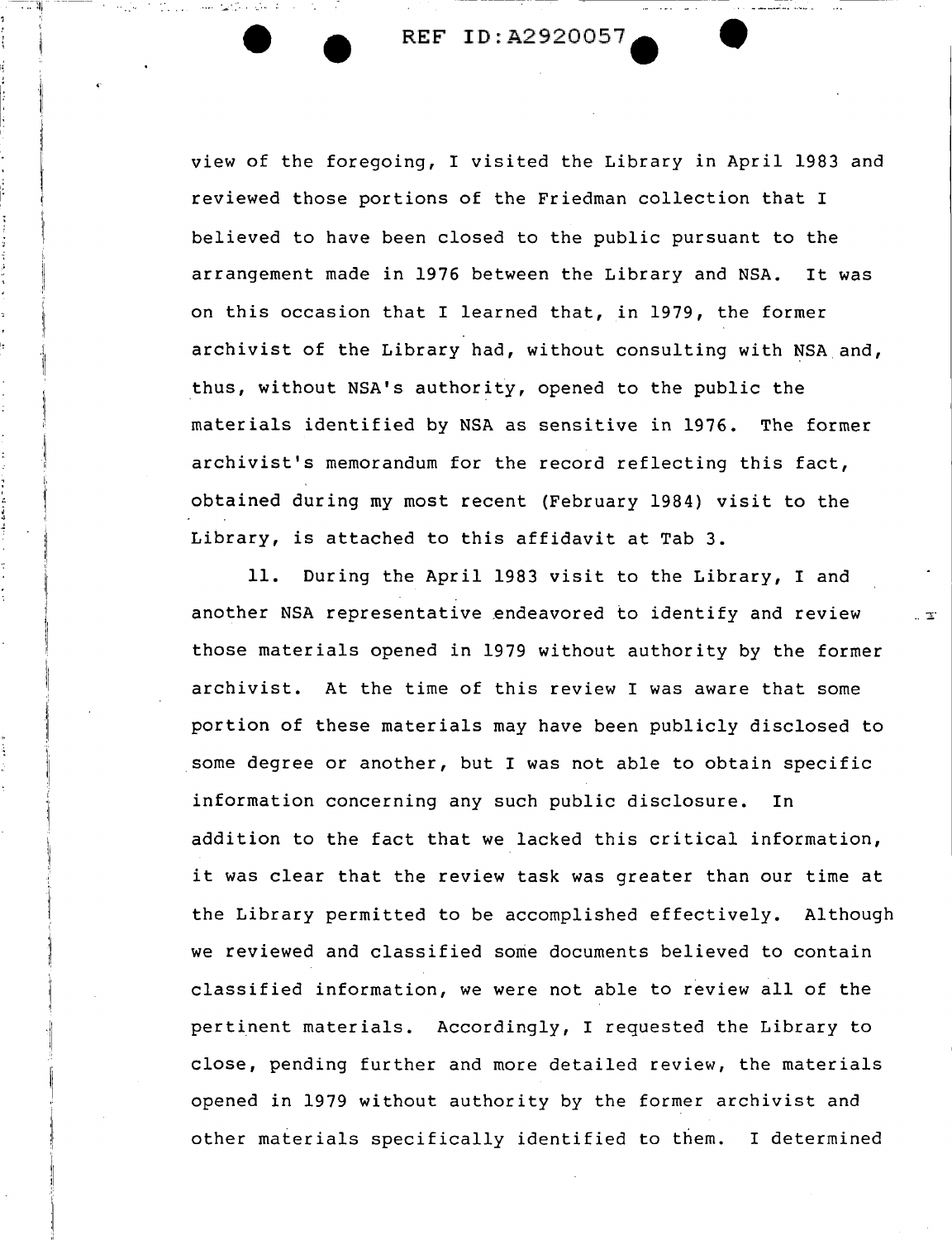REF ID:A2920057 ...

*. T·* -,--~---~---

1··' '11 ...

} j l i

> that the continued public availability of materials of the kind contained in these files could compound any damage to the national security that may have accrued as a result of the earlier unauthorized disclosure. All of the materials I asked be closed were from the Friedman Correspondence Files. As a separate action, the technical monograph declassified in October of 1981 was reclassified during my visit.

> 12. In February of this year, I returned to the Library to review in depth the materials I had requested be closed during my April 1983 visit. As was the case during my April 1983 review, I was not able to obtain and consider any specific information concerning the possible public disclosure of any of these materials. . During this review, I removed the NSA imposed restrictions on all but 31 of the documents in the Friedman Correspondence Files. $2$  I determined at the time of my review that each of the 31 documents to which access is still restricted contains information which may properly be classified at the SECRET and CONFIDENTIAL levels pursuant to Sections  $1.1(a)$  (2) and  $1.1(a)$  (3) of Executive Order 12356 (copy attached at Tab 4) and should be protected pending further review pursuant to Section l.l(c) of that Order. As to these 31 documents, I determined that, in the absence of

> $2$ Four other documents from these files were marked as classified by or contained potentially sensitive information of interest to other organizations. The Library is pursuing a review of one of these four documents by the otganization able to assess any damage which might accrue from its disclosure and NSA is pursuing the review by the pertinent organizations interested in the other three documents.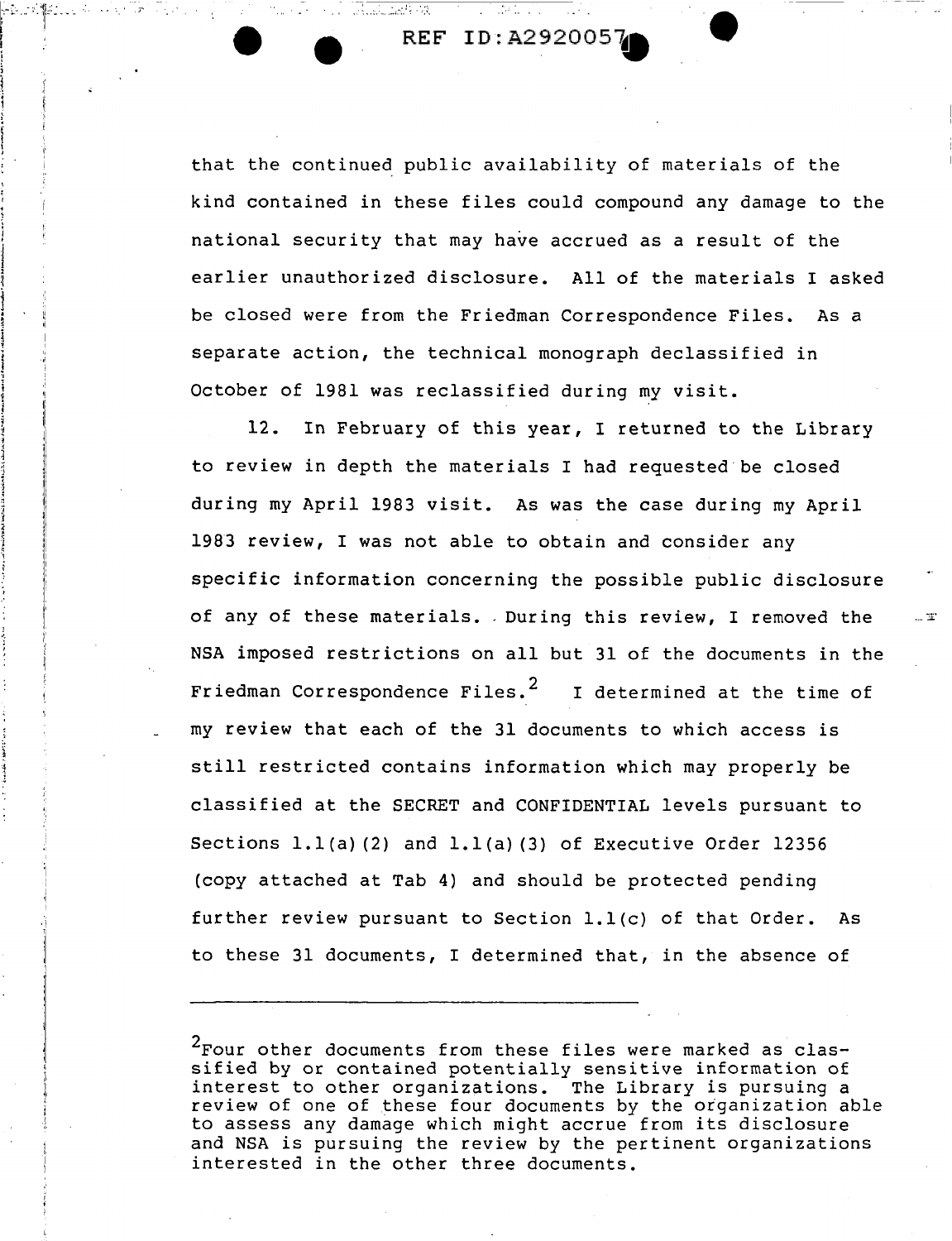$\left\| \mathbf{u}_{\mathbf{u}}\right\|$  ,  $\left\| \mathbf{u}_{\mathbf{u}}\right\|$ ? • <sup>f</sup> I I I

 $\blacksquare$ • !<br>!<br>!  $\mathbf{i}$ 

.. 1<br>1 I ;

~ ' I <sup>~</sup>'!  $\sim$  $\frac{5}{3}$ l  $\mathbf{l}$   $\mathbf{l}$   $\mathbf{l}$  $\vert$   $\vert$ 

: I  $\frac{1}{1}$ į.

,. I i i ' r "

specific information regarding the degree to which the documents may have been publicly disclosed, the disclosure of information contained in these documents could cause damage or, in many instances, serious damage, to the national security. The information for which I have recommended protection concerns cryptologic methods and activities. used in the intelligence efforts of NSA and, thus, would meet the criteria for classification provided in Section 1.3 of Executive Order 12356.

13. As the 31 documents I reviewed contained information related to NSA's intelligence methods and activities, the documents may also be properly protected from disclosure pursuant to Section-6 of the National Security Agency Act of 1959 (Public Law 86-36, 50 U.S.C. §402 note). Under this statute, no law shall be construed to require the disclosure of information (classified or unclassified) pertaining to the organization, functions or activities of NSA or of persons employed there. Further, these documents may properly be protected pursuant to 18 U.S.C. §798 which prohibits the unauthorized disclosure of classified information concerning the communciations intelligence activities of the United States and Section 102(d) (3) of the National Security Act of 1947 (50 U.S.C. §403 (d) (3)) which permits the protection of intelligence sources and methods from disclosure. As noted in paragraph 2, supra, my preliminary judgment, in respect to these 31 documents, as well as the preliminary judgment in respect to the six technical books, pamphlets, and monographs,

 $\mathbb{Z}^n$